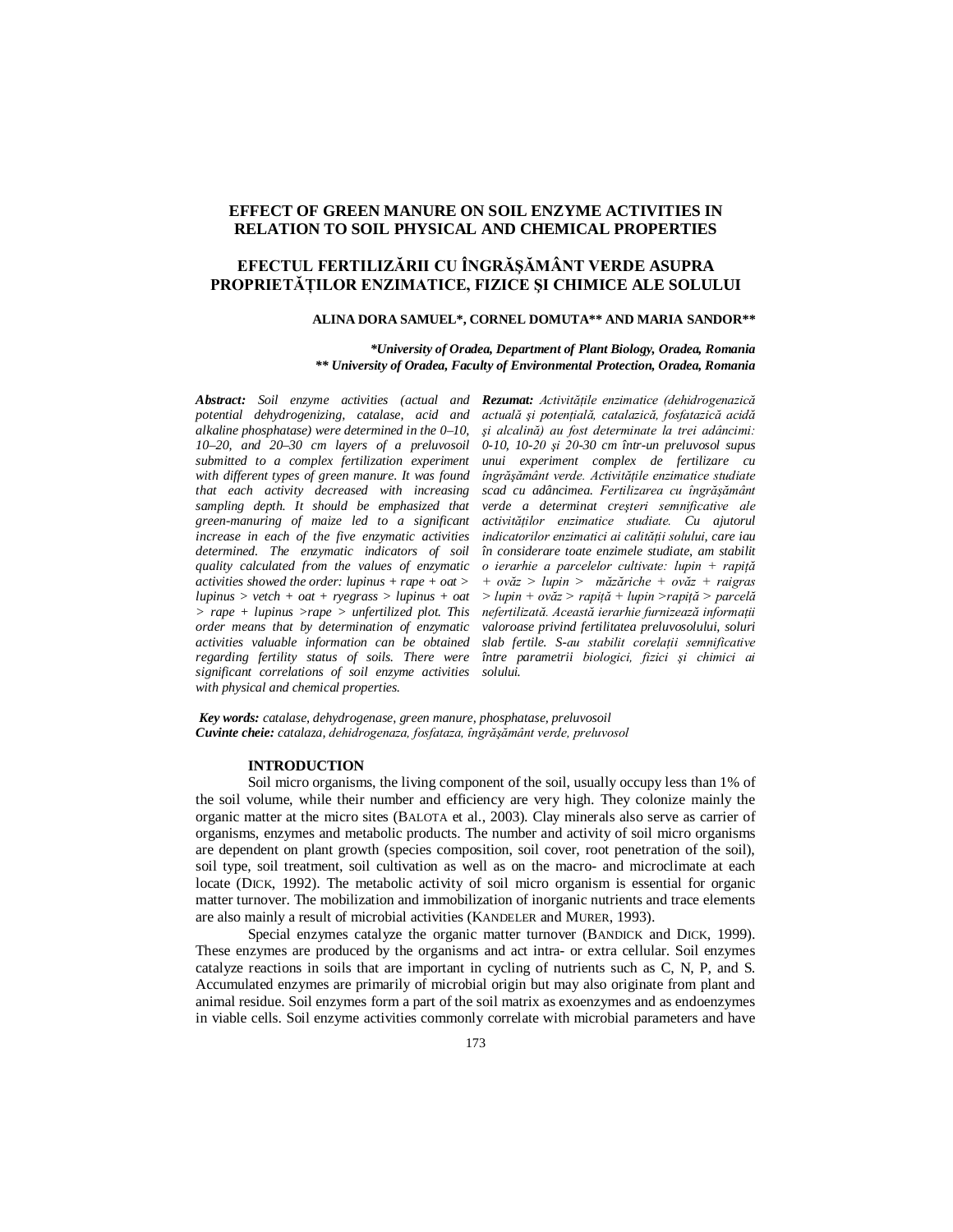been shown to be a sensitive index of long-term management effects such as crop rotations, animal and green manures and tillage (CANARUTTO et al., 1995).

The measurement of soil enzymes can be used as indicative of the biological activity or biochemical process (DICK et al., 1988). Soil enzyme activities have potential to provide a unique integrative biological assessment of soils because of their relationship to soil biology. easy of measurement and rapid response to changes in soil management (KIRCHNER et al., 1993).

The effects of green manure on soil enzymatic activities were studied in many countries (CLARHOLM and ROSENGREN-BRINCK, 1995; DENG and TABATABAI, 1997). In order to obtain new data on the soil enzymologic effects of soil management practices we have determined some enzymatic activities in a brown luvic soil submitted to a complex fertilization experiment at the Agricultural and Research and Development Station in Oradea, Bihor county, Romania.

## **MATERIALS AND METHODS**

The ploughed layer of the studied soil is of mellow loam texture, it has a pH value of 5.5 and medium humus content (23.2%). The experimental field was divided into plots for comparative study of green manure fertilization at rates of 47.8 t / ha lupinus (*Lupinus angustifolius* L.), 29.9 t / ha vetch (*Vicea dumetorum* L.) + oat (*Avena sativa* L.) + ryegrass (*Lolium perenne* L.), 39.7 t / ha lupinus + oat, 23.9 t / ha lupinus + rape (*Brassica rapa* L.) + oat, 20 t / ha rape, and 19.1 t / ha rape + lupinus. The green manure was maintained on the soil surface 7 days and after that the land was ploughed. The plots were installed in three repetitions.

In July 2007 soil was sampled from the 0–10, 10–20 and 20–30 cm depths of the plots under maize (*Zea mays* L.) crop. The soil samples were allowed to air dry, then ground and passed through a 2 mm sieve and, finally, used for enzymologic analyses.

Two enzymatic activities (actual and potential dehydrogenase) were determined according to the methods described in (SAMUEL and KISS, 1999). Dehydrogenase activities are expressed in mg of triphenylformazan (TPF) produced from 2,3,5-triphenyltetrazolium chloride (TTC) by 10 g of soil in 24 hours.

Catalase activity has been determined using the permanganometric method (SAMUEL and KISS, 1999). Catalase activity is expressed as mg of  $H<sub>2</sub>O<sub>2</sub>$  decomposed by 1g of soil in 1 hour.

For determination of phosphatase activities, disodium phenylphosphate served as enzyme substrate. Two activities were measured: acid phosphatase activity in reaction mixtures to which acetate buffer (pH 5.0) was added and alkaline phosphatase activity in reaction mixtures treated with borax buffer (pH 9.4). The buffer solutions were prepared as recommended by (OHLINGER, 1996). Phosphatase activities are expressed in mg phenol/g soil/2 hours. Physical and chemical indicators were determined according to the methods described in (EGNER et al., 1980).

The activity values were submitted to statistical evaluation by the two *t*-test (SACHS, 2002) and the correlations between the enzymatic activities and physical indicators were determined according to the methods described in (DICK et al., 1994).

## **RESULTS AND DISCUSSION**

Results of the enzymological analyses are presented in Table 1.

*Variation of the enzymatic activities in dependence of sampling depth*

It is evident from Table 1 that each enzymatic activity decreased with sampling depth in all plots under maize crop.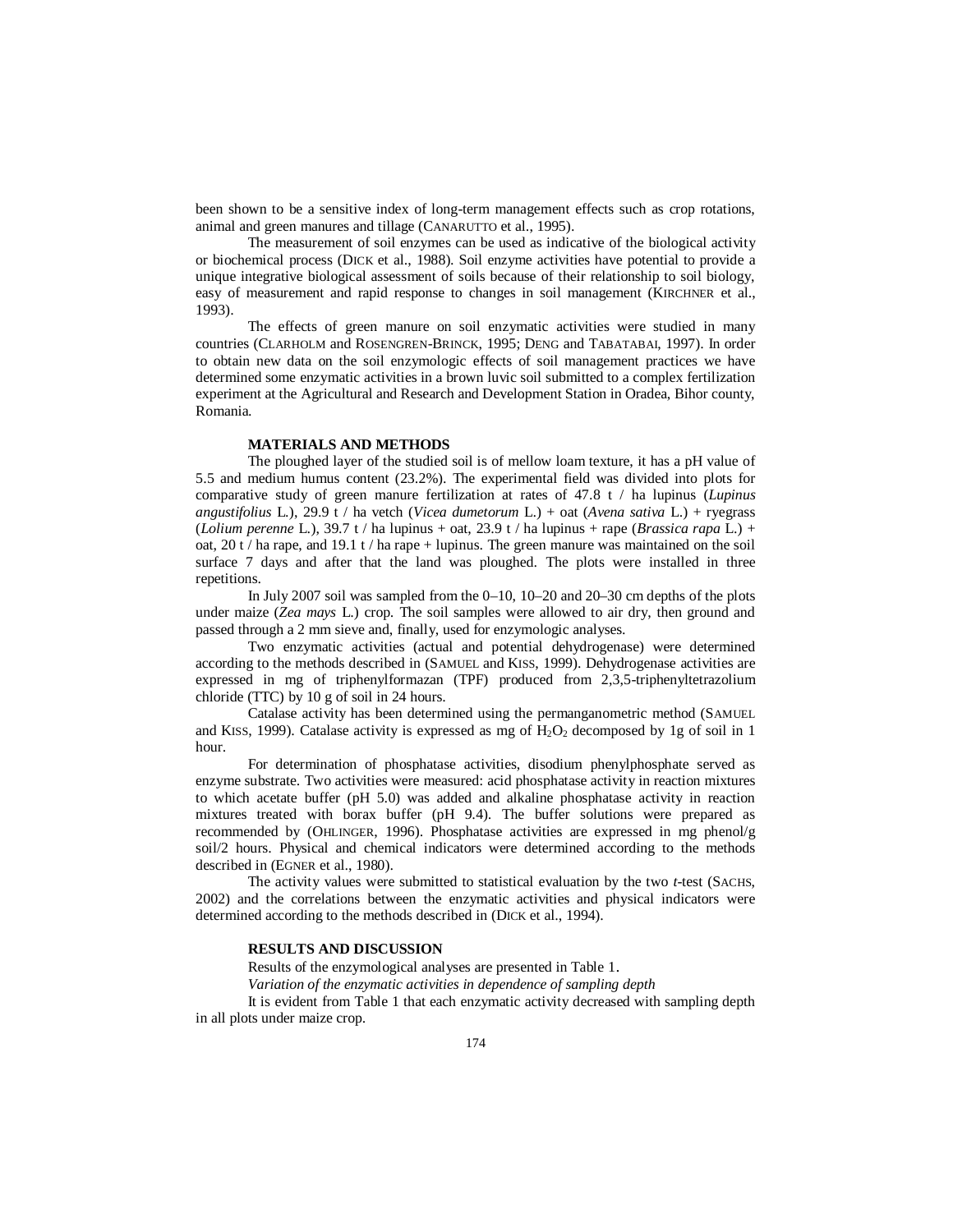*Table 1*

| Soil enzymatic activity* | Soil          | Type of green manure** |       |       |       |       |       |       |  |  |
|--------------------------|---------------|------------------------|-------|-------|-------|-------|-------|-------|--|--|
|                          | depth<br>(cm) | $V_1$                  | $V_2$ | $V_3$ | $V_4$ | $V_5$ | $V_6$ | $V_7$ |  |  |
| <b>ADA</b>               | $0-10$        | 9.01                   | 6.95  | 7.31  | 11.82 | 6.10  | 11.56 | 5.52  |  |  |
|                          | $10-20$       | 7.31                   | 4.59  | 5.61  | 10.20 | 4.70  | 8.50  | 4.52  |  |  |
|                          | $20 - 30$     | 5.10                   | 2.72  | 3.91  | 5.76  | 3.40  | 5.10  | 2.72  |  |  |
| <b>PDA</b>               | $0 - 10$      | 22.78                  | 16.66 | 14.28 | 24.28 | 11.22 | 16.32 | 10.60 |  |  |
|                          | $10 - 20$     | 15.30                  | 10.20 | 11.22 | 16.66 | 9.50  | 12.24 | 9.41  |  |  |
|                          | $20 - 30$     | 8.33                   | 8.16  | 10.37 | 15.30 | 8.67  | 9.86  | 7.88  |  |  |
| CA                       | $0 - 10$      | 1.98                   | 2.07  | 1.96  | 2.44  | 1.79  | 1.09  | 0.89  |  |  |
|                          | $10 - 20$     | 1.79                   | 1.95  | 1.85  | 2.23  | 1.33  | 1.07  | 0.83  |  |  |
|                          | $20 - 30$     | 1.60                   | 1.95  | 1.67  | 2.03  | 0.95  | 0.92  | 0.71  |  |  |
| AcPA                     | $0 - 10$      | 2.85                   | 2.94  | 2.81  | 2.96  | 2.81  | 2.79  | 2.69  |  |  |
|                          | $10 - 20$     | 2.81                   | 2.87  | 2.75  | 2.89  | 2.69  | 2.75  | 2.38  |  |  |
|                          | $20 - 30$     | 2.74                   | 2.81  | 2.69  | 2.85  | 2.20  | 2.32  | 2.30  |  |  |
| AlkPA                    | $0-10$        | 1.72                   | 1.97  | 1.90  | 1.94  | 1.85  | 1.71  | 1.67  |  |  |
|                          | $10-20$       | 1.53                   | 1.93  | 1.67  | 1.84  | 1.38  | 1.35  | 1.31  |  |  |
|                          | $20 - 30$     | 1.40                   | 1.83  | 1.51  | 1.76  | 1.34  | 1.31  | 1.29  |  |  |

The effect of different types of green manure on enzymatic activities in a brown luvic soil

\* ADA – Actual dehydrogenase activity.  $\begin{aligned} \n\text{W}_1 - \text{Lupinus.} \\
\text{PDA} - \text{Potential dehydrogenase activity.} \\
\text{V}_2 - \text{Vetch} + \text{oat} + \text{ryegrass.}\n\end{aligned}$ 

PDA – Potential dehydrogenase activity.

CA – Catalase activity.  $V_3$  – Lupinus + oat.<br>AcPA – Acid phosphatase activity.  $V_4$  – Lupinus + rape + oat.

AcPA – Acid phosphatase activity.  $V_4$  – Lupinus +  $V_5$  – Rape +  $V_5$  – Rape.  $AlkPA - Alkaline phosphatase activity.$ 

 $V_6 - Rape + lupinus.$ 

 $V_7$  – Unfertilized plot.

*Enzymatic indicators of soil quality*

Significant ( $p < 0.05$  to  $p < 0.001$ ) and insignificant ( $p > 0.05$  to  $p > 0.10$ ) differences were registered in the soil enzymatic activities depending on the type of activity and the nature of green manure. Based on these differences the following decreasing orders of the enzymatic activities could be established in the soil of the seven plots:

*actual dehydrogenase activity*: lupinus + rape + oat > rape + lupinus > lupinus > lupinus + oat > vetch + oat + ryegrass > rape > unfertilized plot;

*potential dehydrogenase activity*: lupinus + rape + oat > lupinus > rape + lupinus > lupinus + oat > vetch + oat + ryegrass > rape > unfertilized plot;

*catalase activity*: lupinus + rape + oat > vetch + oat + ryegrass > lupinus + oat > lupinus > rape > rape + lupinus > unfertilized plot;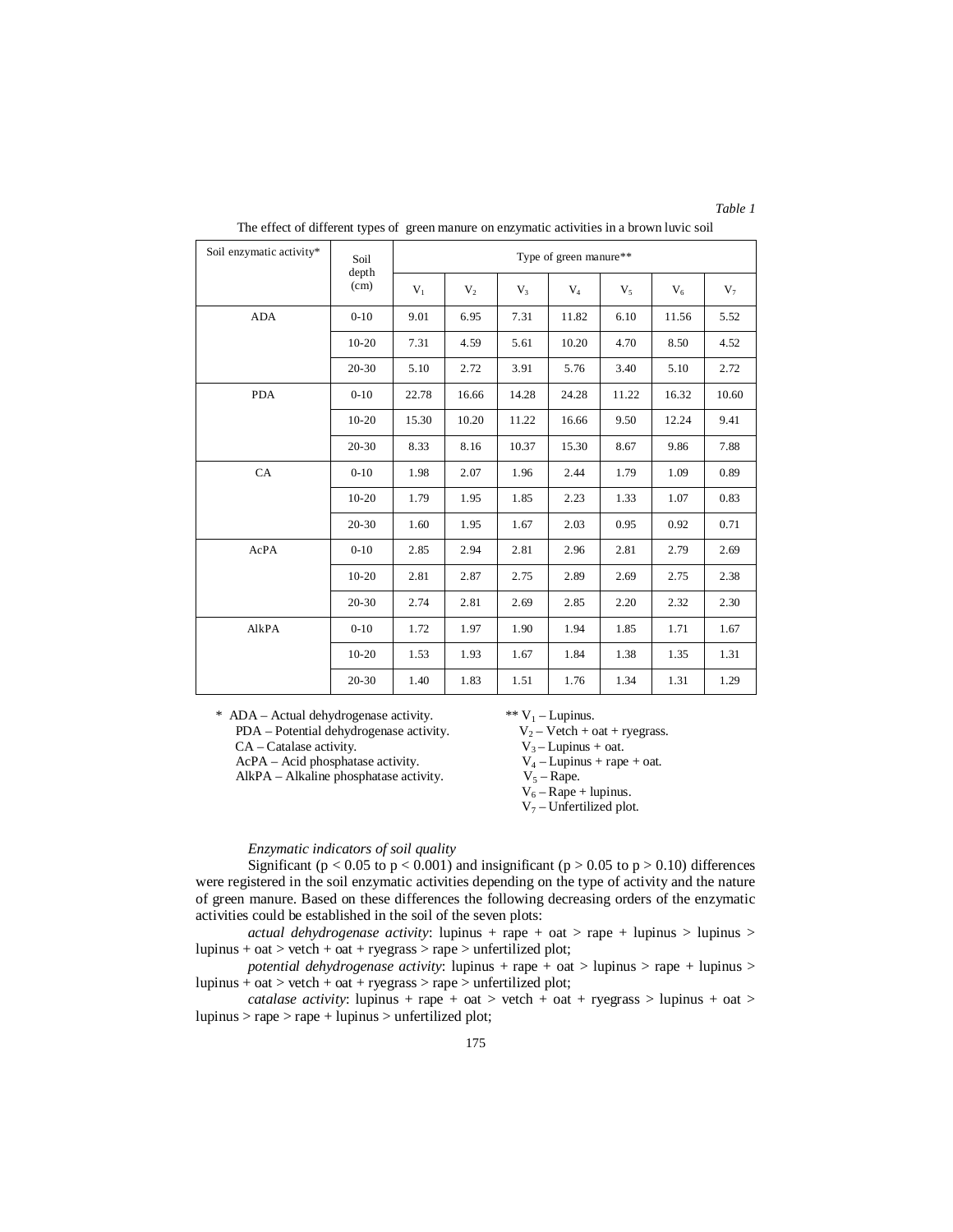*acid phosphatase activity*: lupinus + rape + oat > vetch + oat + ryegrass > lupinus > lupinus + oat > rape + lupinus > rape > unfertilized plot;

*alkaline phosphatase activity*: vetch + oat + ryegrass > lupinus + rape + oat > lupinus  $+$  oat  $>$  lupinus  $>$  rape  $>$  rape  $+$  lupinus  $>$  unfertilized plot.

It is clear from these orders that seven plots presented either a maximum or a minimum value of the six soil enzymatic activities. Consequently, these orders do not make it possible to establish such an enzymatic hierarchy of the plots which takes into account each activity for each plot. For establishing such a hierarchy, we have applied the method suggested in (SAMUEL and KISS, 1999). Briefly, by taking the maximum mean value of each activity as 100% we have calculated the relative (percentage) activities. The sum of the relative activities is the enzymatic indicator which is considered as an index of the biological quality of the soil in a given plot. The higher the enzymatic indicator of soil quality, the higher position of plot is in the hierarchy. Table 2 shows that the first positions are occupied by those plots in which enzymatic activities were the highest. The soil under unfertilized maize plot occupying the last position can be considered as the last enzyme-active soil.

*Table 2*

| Position | Plot                    | Enzymatic indicator of soil quality |
|----------|-------------------------|-------------------------------------|
|          | Lupinus + rape + oat    | 496.32                              |
| 2        | Lupinus                 | 417.43                              |
| 3        | $Vert + oat + ryegrass$ | 401.66                              |
| 4        | Lupinus $+$ oat         | 389.11                              |
| 5        | $Rape + lupinus$        | 370.60                              |
| 6        | Rape                    | 331.57                              |
| 7        | Unfertilized plot       | 290.48                              |

Enzymatic indicators of soil quality

Results of the physical and chemical analyses are presented in Tables 3 and 5. Simple correlations between enzymatic activities and physical and chemical properties in the 0-10 cm layer (Tables 4 and 6) showed that soil enzyme activities were significantly correlated with physical and chemical properties. This indicates that enzyme activities were associated with active micro organisms in soil which are the major source of soil enzymes. The activities of all five enzymes were significantly intercorrelated which suggest that green manure has similar effects on the activities of those enzymes involved in intracellular metabolism and in P cycling in soil.

### **CONCLUSIONS**

1. The soil enzymatic activities decreased with increasing sampling depth.

2. The enzymatic indicators of soil quality calculated from the values of enzymatic activities determined in the plots under maize crop showed the order: lupinus + rape + oat  $>$ lupinus > vetch + oat + ryegrass > lupinus + oat > rape + lupinus > rape > unfertilized plot.

3. Each of the five enzymatic activities was positively correlated with the physical and chemical indicators.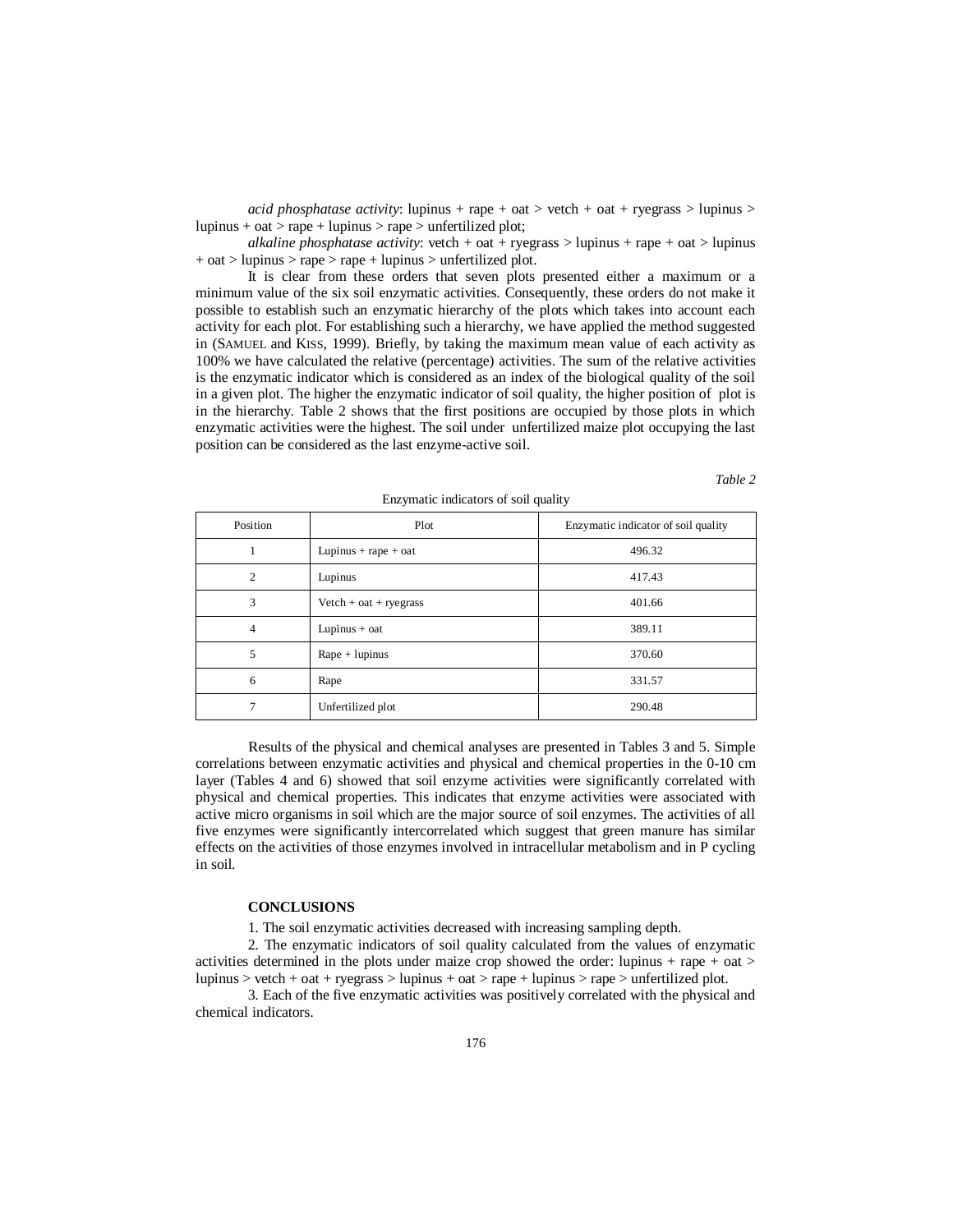| anı |  |
|-----|--|
|     |  |

| Physical properties                                | Soil<br>depth<br>(cm) | Type of green manure |       |                |       |       |       |       |  |  |
|----------------------------------------------------|-----------------------|----------------------|-------|----------------|-------|-------|-------|-------|--|--|
|                                                    |                       | $V_1$                | $V_2$ | V <sub>3</sub> | $V_4$ | $V_5$ | $V_6$ | $V_7$ |  |  |
| Soil density<br>(g/cm <sup>3</sup> )               | $0 - 10$              | 1.41                 | 1.40  | 1.39           | 1.38  | 1.43  | 1.42  | 1.44  |  |  |
| Porosity<br>(%)                                    | $0 - 10$              | 12.7                 | 13.2  | 14.0           | 14.5  | 11.4  | 12.0  | 10.9  |  |  |
| Resistance to penetration<br>(kg/cm <sup>2</sup> ) | $0 - 10$              | 20.6                 | 20.1  | 20.5           | 19.5  | 21.7  | 21.5  | 25.6  |  |  |
| Coefficient of filtration<br>(mm/h)                | $0 - 10$              | 15.97                | 16.19 | 16.91          | 16.57 | 14.32 | 14.36 | 13.85 |  |  |

The effect of different types of green manure on physical properties in a brown luvic soil

 $*V_1$  – Lupinus.  $V_2$  – Vetch+oat+ryegrass.  $V_3$  – Lupinus+oat.  $V_4$  – Lupinus+rape+oat.

 $V_5 - Rape. V_6 - Rape+lupinus. V_7 - Unfertilized plot.$ 

Simple correlations (r) between soil enzyme activities and physical properties in the 0-10 cm depth

| Vari-<br>ables*** | <b>ADA</b> | <b>PDA</b> | CA        | AcPA                     | AIKPA     | SD        | Po                       | <b>RP</b> |
|-------------------|------------|------------|-----------|--------------------------|-----------|-----------|--------------------------|-----------|
| <b>ADA</b>        |            |            |           |                          |           |           |                          |           |
| <b>PDA</b>        | $0.758*$   |            |           | $\overline{\phantom{0}}$ |           |           | $\overline{\phantom{a}}$ |           |
| СA                | $0.248**$  | $0.646**$  |           | $\overline{\phantom{0}}$ |           |           | $\overline{\phantom{a}}$ |           |
| AcPA              | $0.645*$   | $1.559**$  | $0.909**$ |                          |           |           |                          |           |
| <b>AIKPA</b>      | $0.034**$  | $0.457**$  | $0.815*$  | $0.824**$                |           |           |                          |           |
| SD                | $0.509**$  | $0.689**$  | $0.833**$ | $0.690**$                | $0.644**$ |           | $\overline{\phantom{a}}$ |           |
| Po                | $0.623**$  | $0.684*$   | $0.848**$ | $0.868**$                | $0.820**$ | $0.981**$ |                          |           |
| <b>RP</b>         | $0.505**$  | $0.754**$  | $0.862**$ | $0.938**$                | $0.837**$ | $0.836**$ | $0.824**$                |           |
| СF                | $0.277**$  | $0.793*$   | $0.870**$ | $0.832**$                | $0.903**$ | $0.927**$ | $0.950**$                | $0.797*$  |

\* Significantly at  $P \le 0.05$ . \*\* Significantly at  $P < 0.001$ .

\*\*\* ADA – Actual dehydrogenase activity. PDA – Potential dehydrogenase activity. CA – Catalase activity. AcPA – Acid phosphatase activity. AlkPA – Alkaline phosphatase activity. SD – Soil density. Po – Porosity. RP – Resistance to penetration. CF – Coefficient of filtration.

*Table 5*

The effect of different types of green manure on chemical properties in a brown luvic soil

| Chemical<br>properties                                          | Soil<br>depth | Type of green manure |                |       |       |                |         |                |  |
|-----------------------------------------------------------------|---------------|----------------------|----------------|-------|-------|----------------|---------|----------------|--|
|                                                                 | (cm)          | $V_1$                | V <sub>2</sub> | $V_3$ | $V_4$ | V <sub>5</sub> | $V_{6}$ | V <sub>7</sub> |  |
| Available P<br>(mqP <sub>2</sub> O <sub>5</sub><br>$100a$ soil) | $0 - 10$      | 37.4                 | 38.7           | 38.8  | 38.9  | 37.5           | 37.6    | 34.1           |  |
| Available K<br>(mg K/100g<br>soil)                              | $0 - 10$      | 210.1                | 213.1          | 213.9 | 214.0 | 211.4          | 212.0   | 209.2          |  |
| $N-NO3$<br>(mg N/kg soil)                                       | $0 - 10$      | 1.03                 | 0.80           | 1.05  | 1.08  | 0.70           | 0.71    | 0.68           |  |
| $N-NH_4$<br>(mg N/kg soil)                                      | $0 - 10$      | 4.25                 | 4.41           | 4.61  | 4.80  | 3.12           | 3.30    | 2.50           |  |

\*V<sub>1</sub> – Lupinus. V<sub>2</sub> – Vetch+oat+ryegrass. V<sub>3</sub> – Lupinus+oat. V<sub>4</sub> – Lupinus+rape+oat.

 $V_5 - R$ ape.  $V_6 - R$ ape+lupinus.  $V_7 -$ Unfertilized plot.